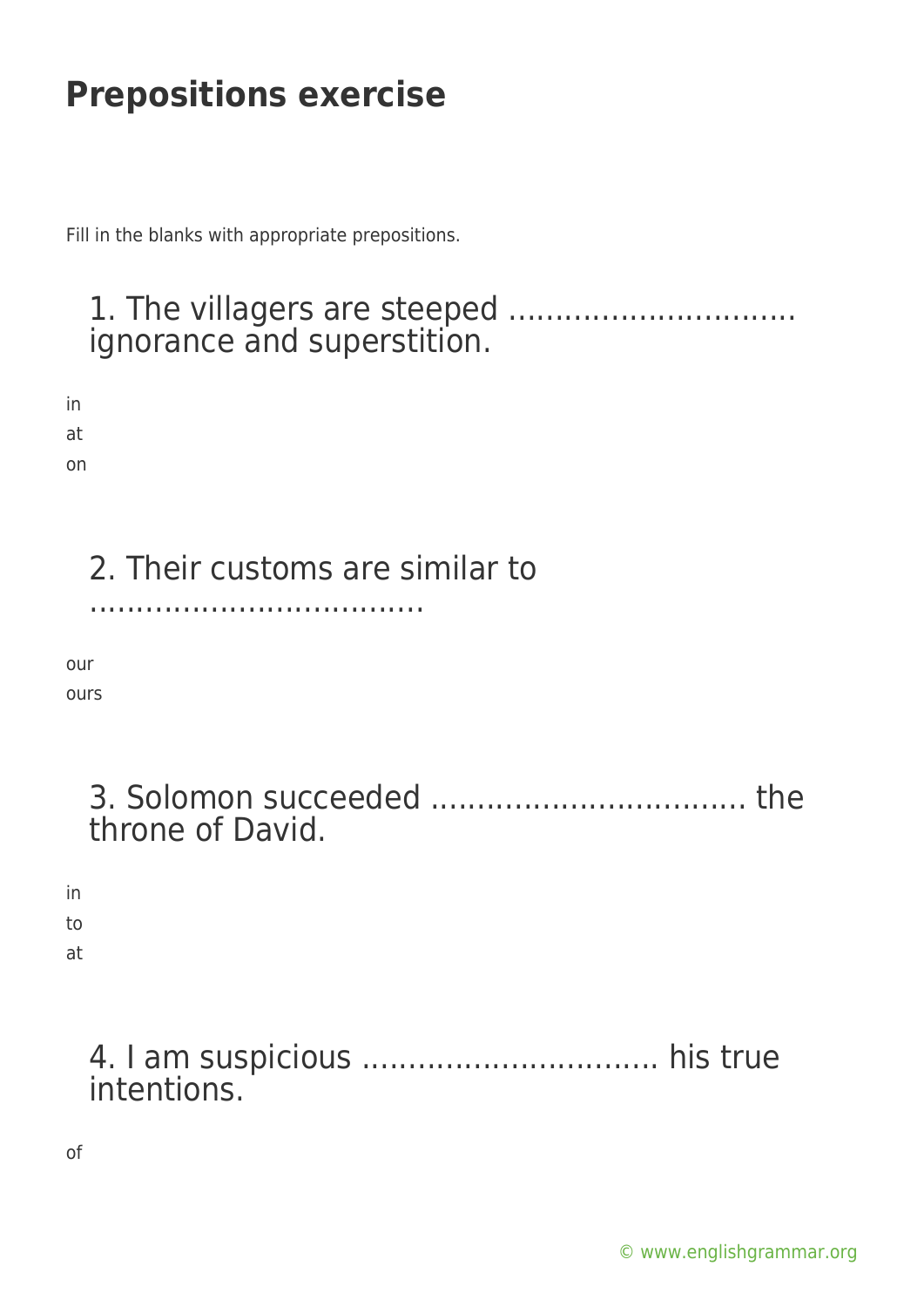off with

### 5. He tampered ................................ the office files.

with on

about

## 6. I can testify ............................. his honesty.

with to

for

### 7. I am tired ............................... reminding him about this.

of with about

# 8. He touched ................................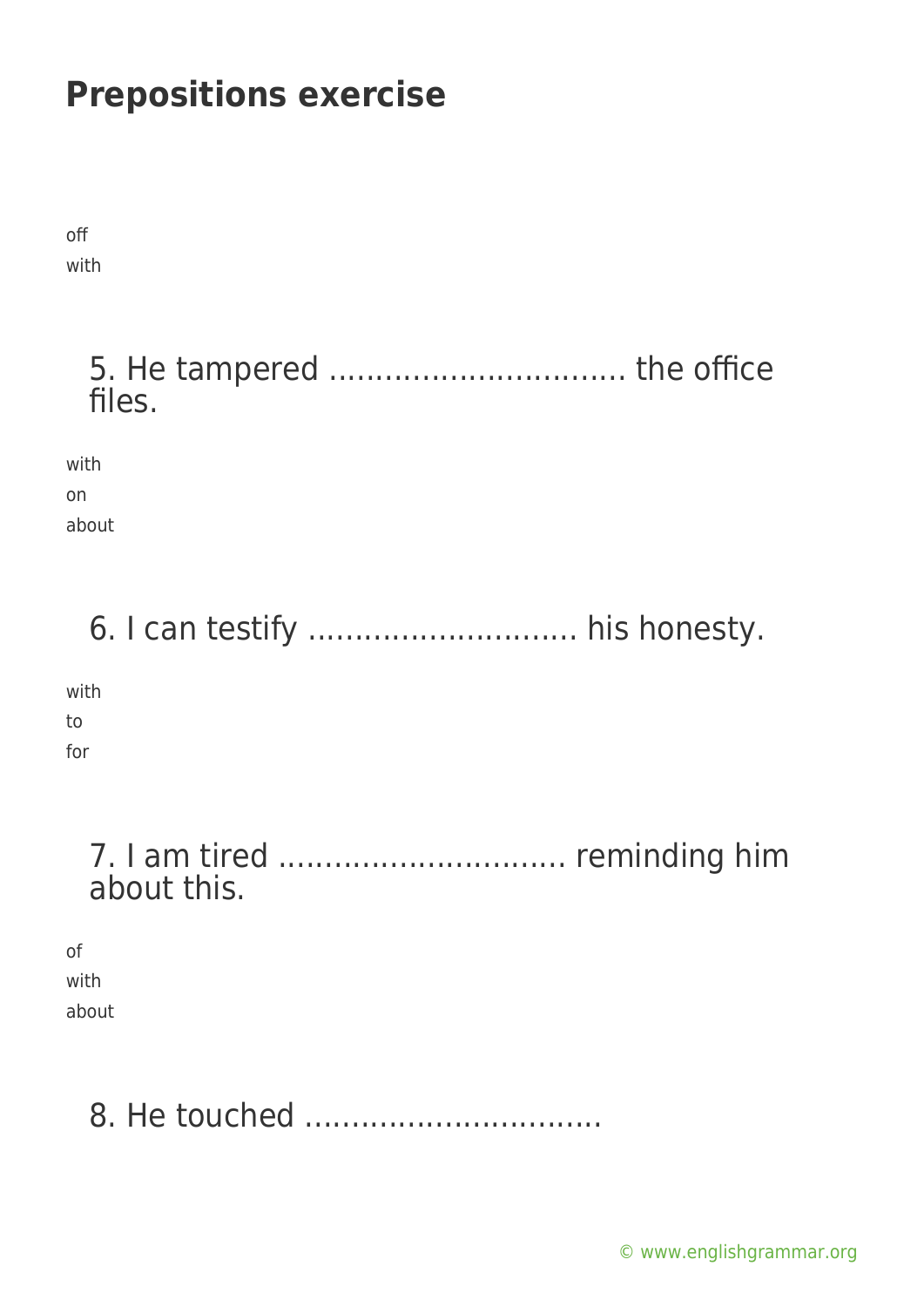unemployment and allied problems in his speech.

up upon to

### 9. Be always true .................................... your conscience.

with to at

### 10. He is wanting ................................... sympathy and understanding.

in up for

#### Answers

- 1. The villagers are steeped in ignorance and superstition.
- 2. Their customs are similar to ours.